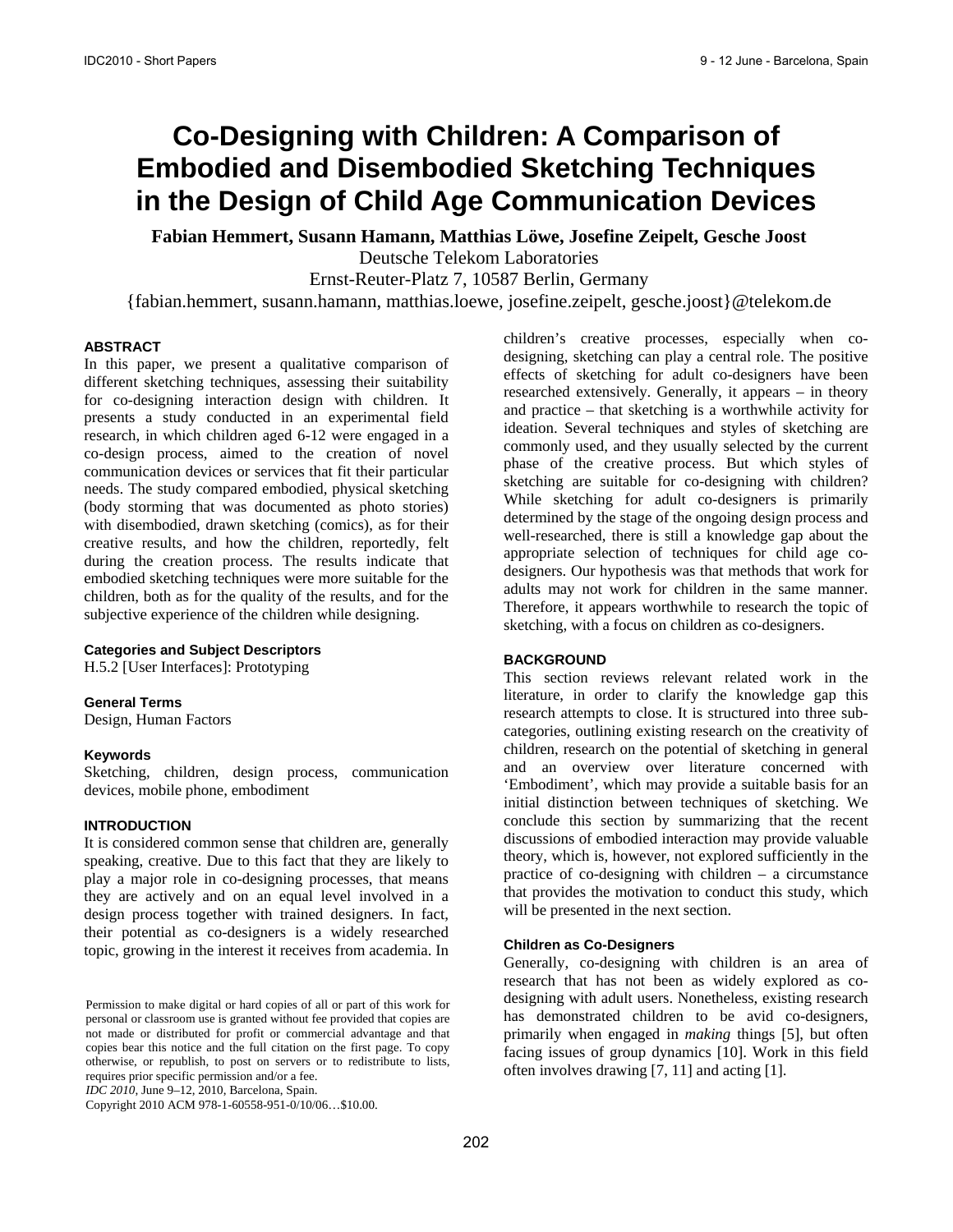## **Sketching**

Sketching is, generally speaking, a direct and creative method for visualizing ideas that is commonly used in design processes. It has advantages in being visual and concrete, without using abstract verbal descriptions. In the design process, the role of sketching is considered central for early hands-on experience and further fostering of the creative process [6] – be it in hardware or drawn form [4]. Disadvantages might be that people not trained in drawing often refrain from this activity as they fear to go wrong or to be blamed. Therefore, to use this technique highly depends on the context, the people involved, and the aim of the design process. Psychological theories support the positive sides of sketching, emphasizing the effects of physical manifestations of thought processes. An example is Galperin's theory of 'exteriorization of thought' [2].

### **Embodied Interaction**

Embodiment is an important parameter when investigating forms of non-verbal expression and knowledge. With the special focus on children, e.g. tacit knowledge [9] or embodied experiences become even more relevant as they are linked to subtle, not-explicit layers of perception. Embodied Interaction is an emerging field of research in Human Computer Interaction (HCI). In his book 'Where the Action Is' [3], Dourish argues that after the symbolic, textual and graphical paradigms of HCI, an 'embodied' style of interaction will be next. His conception of embodiment is 'physical and social' and aims at involving the whole body in the interaction with computer systems. O'Neill adds a semiotic perspective, conceptualizing embodiment as 'Being with Media' [8], in a sense that includes the terms of 'affordance' and Peircian 'firstness, secondness and thirdness'. These two concepts seem to provide fruitful ground for the development of new physical, social devices.



## **Fig. 1: Structural issues in image-sequence based, handdrawn expression (8 years, male).**

It appears that embodiment theory holds potential for classifications and selections among different co-design

strategies when working with children on tangibilityoriented, mobile communication devices, especially for the stage of practice in sketching involved. Its practical applicability has, however, not been adequately researched yet. The project reported in the following is an endeavor that attempts to take a first step into this direction, shedding light on how sketching with children can be done in a productive and fun way.



**Fig. 2: Compositional issues in image-sequence based, handdrawn expression (12 years, male).** 

#### **PROJECT DESCRIPTION**

The reported study was conducted in the course of two workshop days during 'Street Lab' project, which took place in Berlin-Neukölln in August, 2009. Berlin-Neukölln is a low-income area of high cultural diversity, and the overall project goal was to investigate the specific communication needs of children and youths from this area. In a one month timeframe, over 100 children from 10 different nationalities took part in the "Street Lab". In collaboration with local youth clubs and in an interdisciplinary team of design researchers, social and education scientists, we engaged in an open research setting offering different playful workshops for children on aspects of communication and technology. As one of the projects running during the Street Lab, this study was concerned with the topic of "Secret Communication" amongst children. As a research focus, we investigated the appropriateness of different sketching methods for codesigning with children. We compared two similar sketching methods, with different degrees of embodiment involved. Each method makes use of image sequences as the means of communication, but the creation of these images varies. 2020.13 - Bar Research specific specific specific specific specific specific specific specific specific specific specific specific specific specific specific specific specific specific specific specific specific specific

#### **HYPOTHESES**

This project investigated two hypotheses: Firstly, it was hypothesized that in the design process on secret communication, an *increasing niveau of embodiment* would *increase the level of detail* in which the scenarios would be formulated (H1). This hypothesis is based on the assumption that children would have problems in drawing detailed interaction concepts, and that posing, e.g. by a plush animal, and even more by themselves,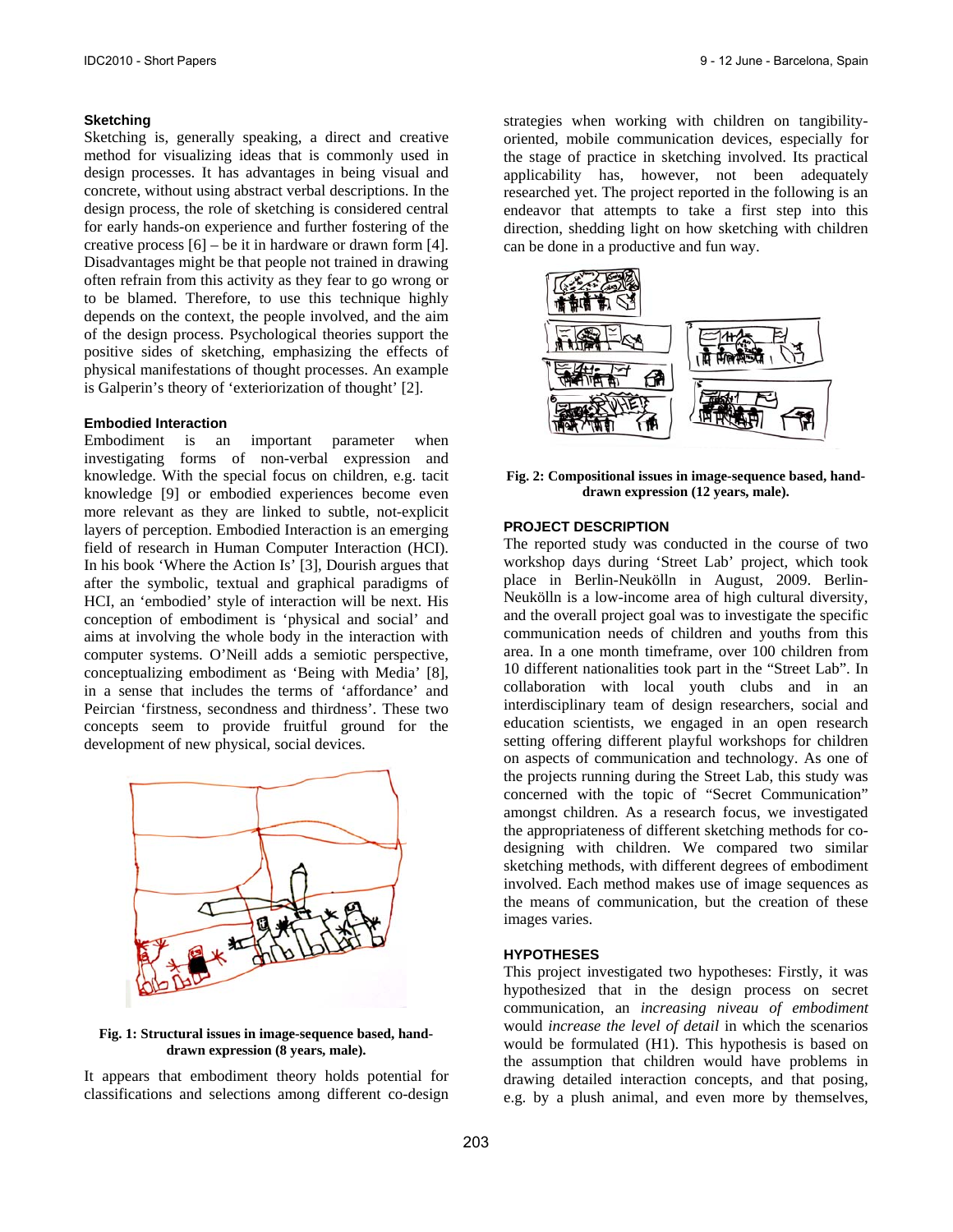would be easier for them and allow for increasingly refined expression of their ideas. Secondly, it was hypothesized that *increasingly embodied sketching* would, at the same time, *limit the children's creativeness* in their proposals (H2) – based on the assumption that everything can be created on paper, but increasingly embodied – and thereby real – sketching makes it harder to create novelties.



**Fig. 3: A wand-like communication device. (9 years, female).** 

## **USERS AND STUDY**

In the study, six children (4f, 2m, aged 6-12) participated. All had a migration background and were living in Berlin-Neukölln. They were, in a simplified way, informed about the questions that were sought to be answered: They were instructed to invent a novel communication device for 'secret communication'. They were assisted in their creative processes by the authors of this paper, so there might be a bias in the observation of the process in terms of the likeliness of the hypothesis. The children were at first engaged in a bodystorming activity. Generally, the purpose of bodystorming is to develop and examine concepts quickly based on the respective context or user. People engaged in this exercise act out a scenario based on their imagination. They examine and concretize this scenario by role playing and observation of the intuitive actions and reactions – in which the body plays a major role. It is then aimed to integrate the results into design concepts. The bodystorming that the children were engaged in was documented in a photo-story, a process in which the authors of this paper assisted the children. This being a rather embodied style of sketching, the children were engaged in a second design process, solely through comic-drawings – a rather disembodied approach. 2046.1. **3**24 IDC (1963) - 12 June - International Come Denviron Socialization devices in the state of the state of the state of the state of the state of the state of the state of the state of the state of the state of t

## **RESULTS**

The results of the sketching experiment varied greatly, between applied methods, and between individual children. We will present a selection of results in the following, ordered by the level of embodiment involved during their creation phase.

#### **Comic Drawings**

The comics the children drew revealed issues in their composition process. One result (Fig. 1) was a comic in which the participant had drawn all action in the bottomleft and bottom-right panel, telling the story while drawing, and altering between the panels, but drawing subsequent actions over the preceding images. The phone here is similar to a Swiss army knife. The story that the child told was that of a pistol which could be unfolded from the phone. As researchers, we were quite shocked about this functionality as we assumed that it gives a clue about the children's social reality. But this might not be true as children often play games of cops and robbers. We do not have a solid interpretation of this creation. Another result (Fig. 2) was a comic that was sequentially showing action, but lacking interactive expressivity. The participant was able to express his idea verbally, but not in drawn form – a circumstance that frustrated him. The presented phone allows for secretly communicating through a SMS-like chat under the table, in a minimalistic 'poking'-style fashion – essentially, it would enable people to communicate through 'Morse' codes with their phones.



**Fig. 4: Handshake authentification. (12 years, male).** 

### **Body Storming and Photo Stories**

The Body Storming the children engaged in were done under the assistance of the authors. One result (Fig. 3) was a secret communication device, which allowed for the transfer of a written message through a 'magic wand' throwing gesture. It is documented as a Photo Story showing the most important steps of the scenario and interaction. Another result (Fig. 4) was an authentification mechanism which worked similar to a 'secret handshake'. The children were actively shaping the interaction principle while creating the photo stories. They were selfmotivated in pursuing this activity.